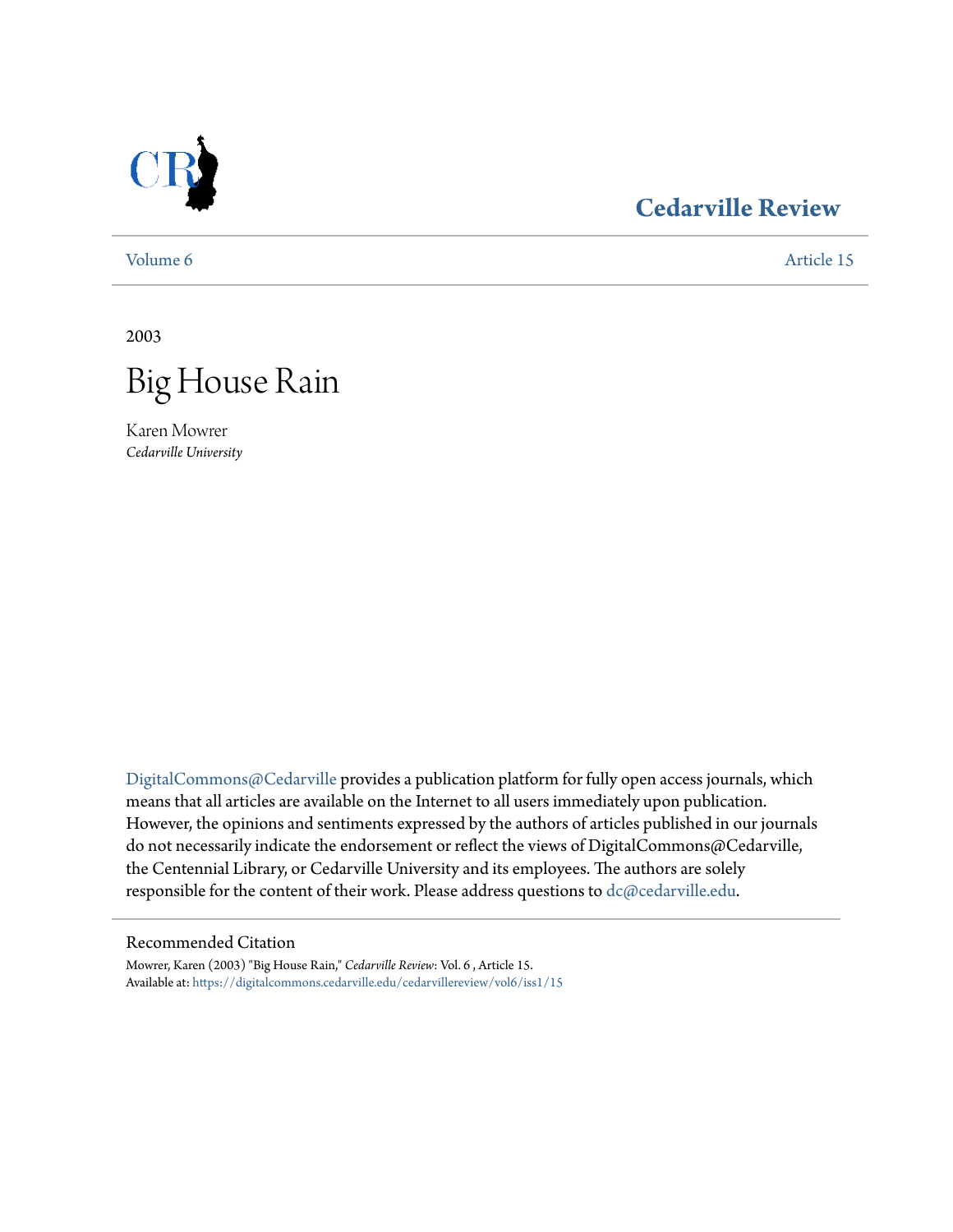# Big House Rain

Browse the contents of [this issue](https://digitalcommons.cedarville.edu/cedarvillereview/vol6/iss1) of *Cedarville Review*.

## **Keywords**

Fiction

# **Creative Commons License**<br> **C** 000

This work is licensed under a [Creative Commons Attribution-Noncommercial-No Derivative Works 4.0](http://creativecommons.org/licenses/by-nc-nd/4.0/) [License.](http://creativecommons.org/licenses/by-nc-nd/4.0/)

Follow this and additional works at: [https://digitalcommons.cedarville.edu/cedarvillereview](https://digitalcommons.cedarville.edu/cedarvillereview?utm_source=digitalcommons.cedarville.edu%2Fcedarvillereview%2Fvol6%2Fiss1%2F15&utm_medium=PDF&utm_campaign=PDFCoverPages)



Part of the [Fiction Commons](http://network.bepress.com/hgg/discipline/1151?utm_source=digitalcommons.cedarville.edu%2Fcedarvillereview%2Fvol6%2Fiss1%2F15&utm_medium=PDF&utm_campaign=PDFCoverPages)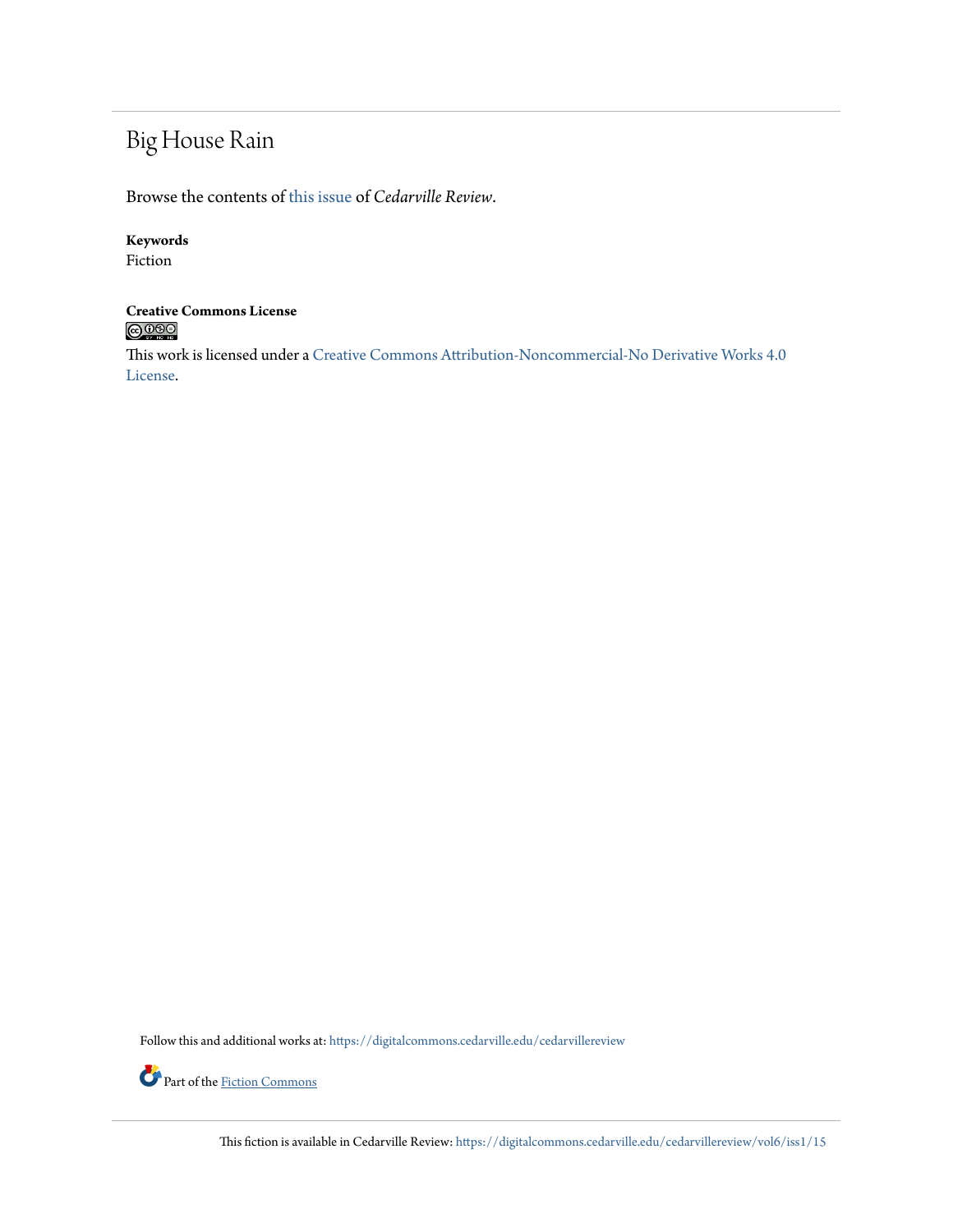## Karen Mowrer Big House Rain

The score is 28-24, Ohio State's lead. There are six minutes to play. It is cold and wet, and a fine mist is making everyone's coats and hair shine in the stadium lights. It is nearly 6:00 p.m. now, and the sky is dark except for the Goodyear Blimp. Next to me, Dave is yelling something about getting the ball down the field. Dave got us good tickets  $-50$ -yard line or so, row 30. At least he got us in the Michigan section this year—two years ago, we ended up encased by Ohio State fans. But tonight, everyone in our section is wearing a mad combination of maize and blue. Mist keeps collecting on my hood and then rolling off onto my face, down the side of my forehead, right into my contacts, making everything a blur of green.

I am wearing a rainjacket from the Gap. It is cute, yellow, and definitely not warm enough for this weather. But it keeps out the rain. I zip the zipper on my raincoat almost to the beginning of my neck, even though I know I look less cute with it zipped that high. Suddenly everyone is yelling and I've missed something. I look up and Donovan has bobbled a pass and then dropped it. Fourth down, punt. Next to me, Dave grunts, and to his left, Ivan sighs. We just met Ivan-Michigan student.

There's 4:46 left. Ohio State has a strong offense this year. I have my hands in my raincoat pockets, and my left hand is playing with an old church bulletin I had ripped into little strips of paper.

3: 15. One of the. OSU coaching assistants is actually running around, packing things up. The church bulletin is in little sweaty wads now. We have to win because the national championship is finally being held at Pasadena again. My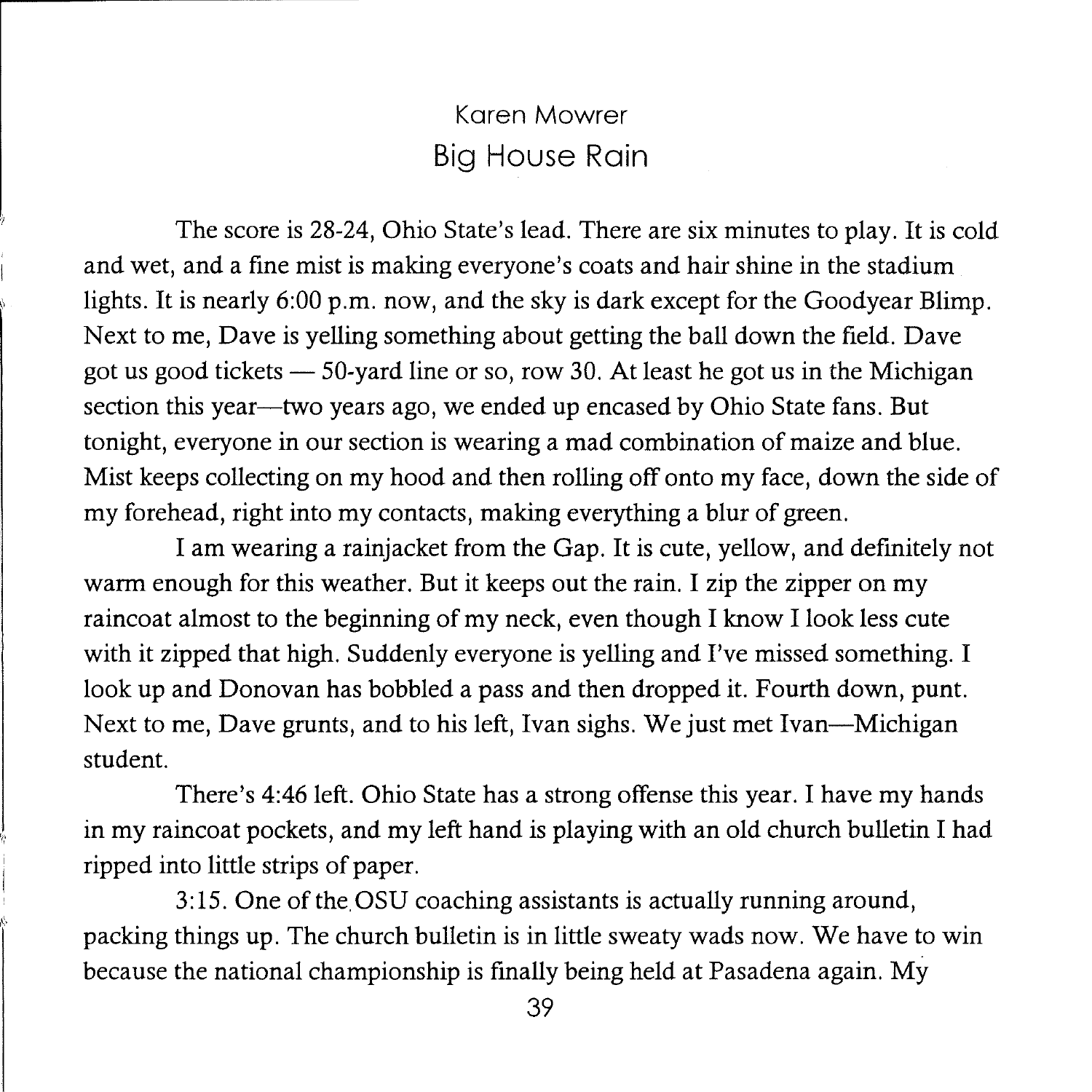parents have promised to fly me out there if Michigan gets to the Rose Bowl. Which means we have to be number one or number two. Which means we have to win this game.

Ohio State cuts right, and Hinken gets a three-yard gain. Second down, seven to go. I am watching, but not watching. I am thinking about the Rose Parade, about cartfuls of red and pink and yellow roses spilling out into California streets. The Rose Bowl has fascinated me since I was eleven, back when Rose Bowl meant the power struggle between the Big Ten and the Pac Ten. Back then the Rose Bowl only meant a pseudo-Macy's Parade. On New Year's Day, I'd watch the parade and then assemble a 500-piece puzzle. Sometime in late junior high, I'd stopped after the edges and started watching plays. In high school, the puzzles didn't leave the closet.

Someone has just caught a screen pass-Perry, I think. Yeah, 41. Ohio State is on the 43-yard line. Silver trombones and trumpets flash on the sideline, playing a victory theme I've heard but don't know the name of. Suddenly the headache that's been behind my eyes the whole game is moving toward the center of my head. There is one pain that streaks down through the bridge of my nose when I turn too far left. I feel a little dizzy.

"Dave, I'm gonna sit down." Dave squeezes the back of my bicep on my nerve. "Ouch, jerk."

Dave lets go, elbowing me. "Don't be a wimp. I can't believe you're talking about sitting and stuff. See that? Three minutes."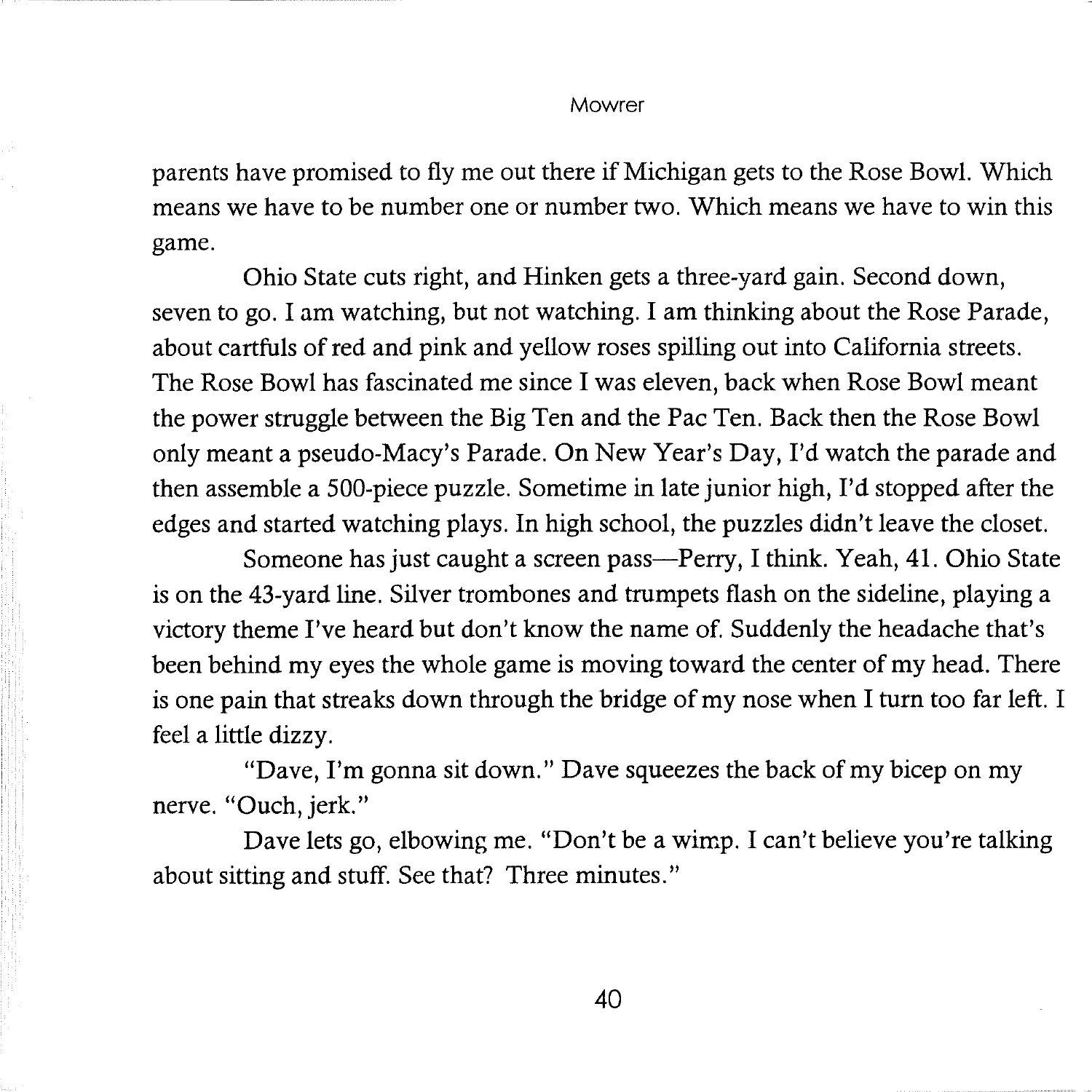#### Big House Rain

I rub my muscle. "I know, but man, my head hurts." Dave shrugs. I step off the bench and start to sit when my right shoulder collides with a porn-porn. A man in a Michigan alumni parka turns.

"Sorry hon! I musta got a little enthusiastic there."

My head is splitting in two, but I grin and throw my fist in the air. "Hail to the victors!" He turns back to the game and swears as Cragey, OSU's best running back, gains four more yards. I sit down and lean forward until my head is resting on my jeans. The denim smells like popcorn and hot dogs and cigarettes.

I am listening, eyes closed, to the game. It feels good because it is dark and cool. I can still feel rain dropping on the back of my hood. I listen to the sound of noisemakers, the trumpets, the Nikes of the alumni guy stomping on pavement.

Then there is a rushing sound, the sharp intake of breath from our bleachers, then a roar. Next to me, Dave screams. I open my eyes and the stadium lights pierce the left side of my head. Squinting, I turn to Dave. "What happened?"

"Interception," he yells. "Right into Dirgen's hands."

"I told you he was the next Woodson." I give Dave a slippery hug, our raincoats sliding against each other. Then thousands and thousands of keys are dancing, clanging in the rain. Key play. I feel for my left pocket, unbuttoned. I find my car keys with my thumb and pull them out, then put them back. The banging is in step with the banging in my head, and I don't want to make it worse. 0:25. The Michigan offensive lines up at the 35-yard line. My hand wraps around my keys, pressing little ridges into my palm, and I push my will through the headache. *Score, score.* 

41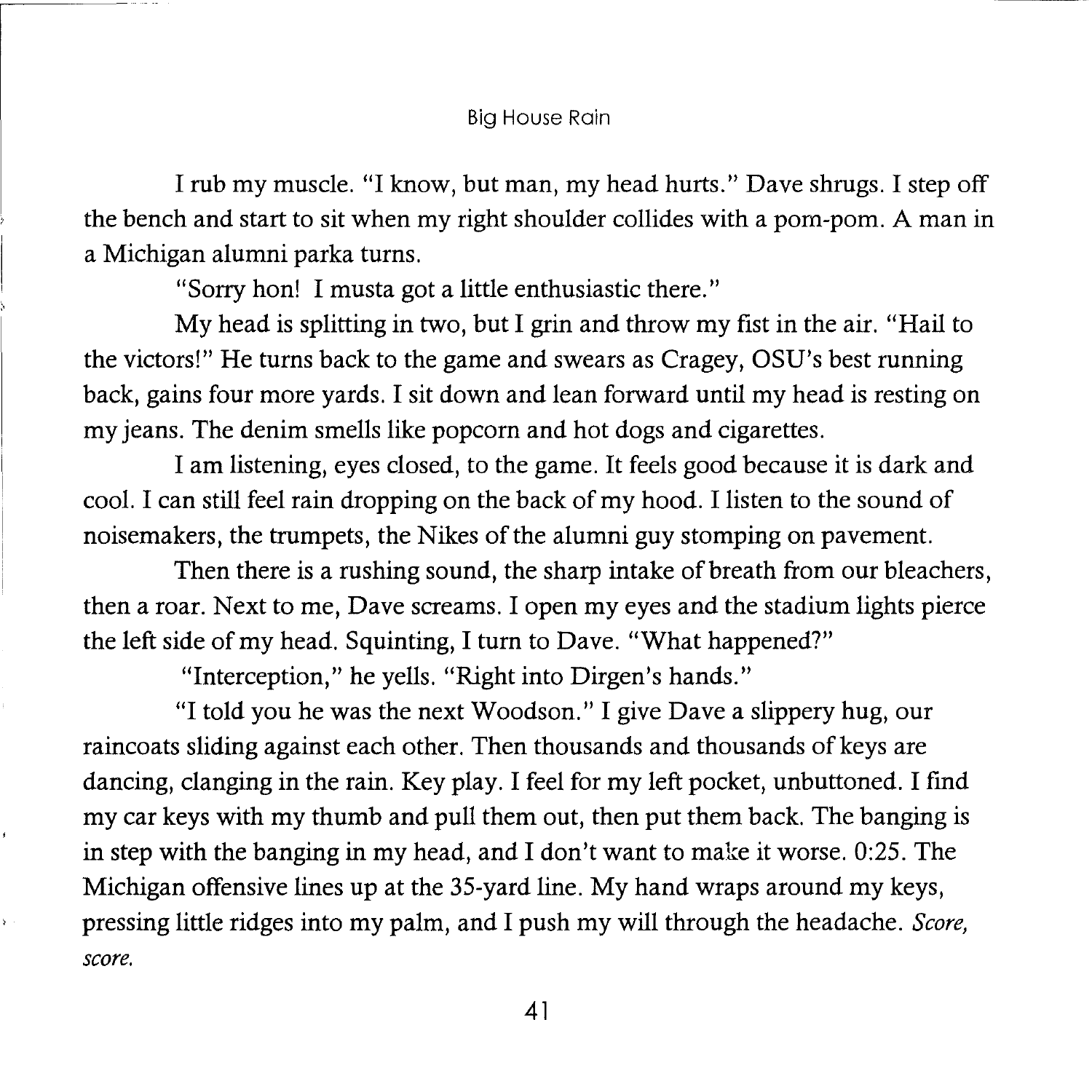Then the pass. It's too far out to the right and glides over Hensley's hands and out of bounds. Next to me, the guy in the alumni parka curses and throws the porn-porn onto the ground. He sees me watching him and shrugs.

0:18. Charets drops back, going for the long pass, but they blitz too fast, and he lobs it to the fullback, who pounds it out of bounds at the 31.0:11. Third down.

Every noisemaker in the place is going. The rain, which let up for a few minutes, comes down in torrents. I can barely see anything. I pull the cord in my raincoat hood tighter around my head and lean forward. Voices raise, distort in the rain. I grab Dave's arm and squeeze until my left palm hurts because the Rose Bowl and the title and everything depends on this play.

There's the snap. I barely see it because there is so much rain in my eyelashes. My left hand still squeezes, and my right hand shields my eyes. Charets goes back, back, back. Then he throws it—a long, crisp bullet right through the rain and the shouting and the night air. It seems to fly forever, a streak of brown silver caught in stadium lights. And I stand on the tip of my toes, and I stop yelling because I'm afraid to break its perfect flight. Down, down, and Neltzen catches it.

I gasp then with Dave and Ivan and alumni guy because Neltzen slips. He is several yards from the nearest defender, but he slips. His right hand is going down. "No!" Dave and I yell in unison.

Then, and I can't even believe it, he recovers. He snatches up his free hand before it touches the field, and he's off. There is a defender directly on his right but he darts around him and starts running. He has three more defenders to pass, but two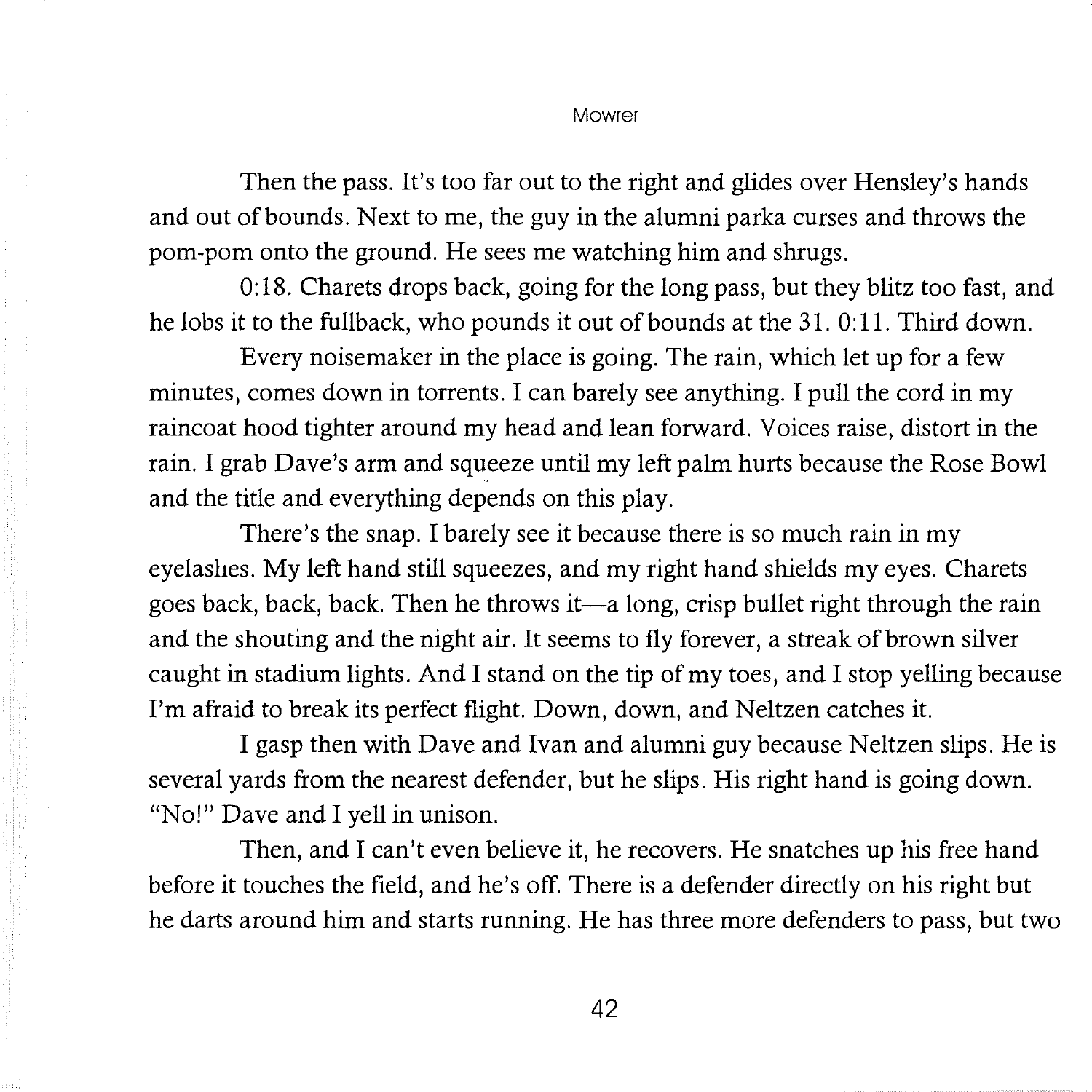#### Big House Rain

slip and the last makes one tripping dive and Neltzen is home free. I can't hear anything because the roar of the crowd is so loud. He's at the 40-yard line ... 30 ... 25.

And then something slams me hard in the side, and I fall into Dave. He doesn't notice because now Neltzen is at the 15 and still going. I tum and see the alumni guy slumped onto my right shoulder. And I realize that there is red everywhere - all over my jeans and on the sleeve of my yellow Gap raincoat. And at first I think it's ketchup or V8 or something, but I have seen this color before. All I can think about is two weeks ago, when I cut my hand on barbed wire and bled all over my jeans. At first I think it's me, but then I remember the alumni guy, and I look at his stomach, and there is red leaking out.

I think I stop breathing. But then the yells crescendo. Time's up and the score is 30-28. We've won. Beside me, Dave jumps up and down screaming with Ivan. I don't want to look at alumni guy so I look at the ground. The pom-pom is covered with blood. I tell myself that I have vivid dreams sometimes, but I still feel his body slouched against my arm, and I feel very, very sick.

It takes me a few seconds to realize I'm screaming, because everyone is screaming. Then it hits me that if someone shot this guy, they might shoot me. I start turning around in a blur of rain and blue and yellow looking for a gun. And all I see is fans and more fans and more fans, and they are all smiling and laughing and highfiving. Somewhere there's a gun, and I want to hide under the bleachers, out from under this body. "Someone help me!"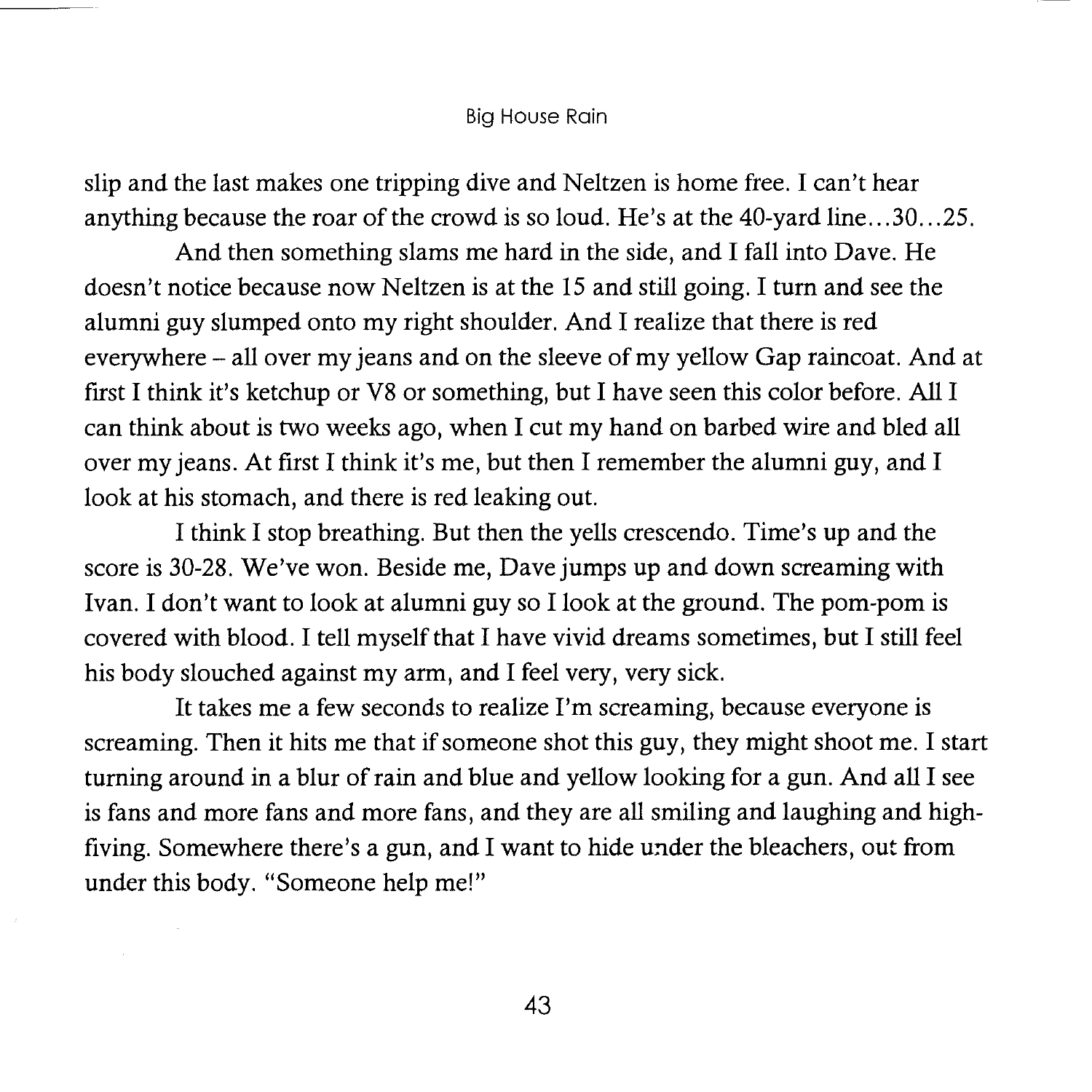I'm screaming again and again, and no one hears me. I know nothing about nursing or bullet wounds, but I find the man's wrist and try to feel a pulse. I can't find one, but I think it's because my hand is shaking so hard.

My hand is still on the man's wrist, trying desperately to find the right vein when Dave turns to give me a hug. "We won!" Then he looks, *looks* at me. "What's on your pants?" Then... the man, the bullet hole, the blood. "Oh...oh no...oh no...what, what is this, what's going on?"

"I don't know." My voice seems calm. "I. . .I just turned and ... and he was like this. I can't tell if he's alive." I shiver.

"Who did this?" Dave grabs my arm, squeezing too.

"I. . .I don't know. He just ... slumped over or something." Dave releases my left arm, and it won't stop shaking. My right arm has blood all over it. I think I have antibacterial lotion from Bath and Body works in my purse. Juniper Breeze. I try to unzip my purse but my hands are shaking and slippery with blood.

"Did this just happen ... why ... why didn't you tell me?" Suddenly there is a gasp and a scream as the woman a row ahead of us sees the man. Soon others are screaming. Ivan is yelling something.

"I tried. You ... you didn't hear anything." The purse is finally unzipped. I pull out the antibacterial lotion and I rub it methodically, all over my hands. It makes a mess of lotion and blood.

"What are you doing?" Dave is screaming a few feet from my face. He is grabbing the edge of my raincoat now, pulling me away from the body. I feel the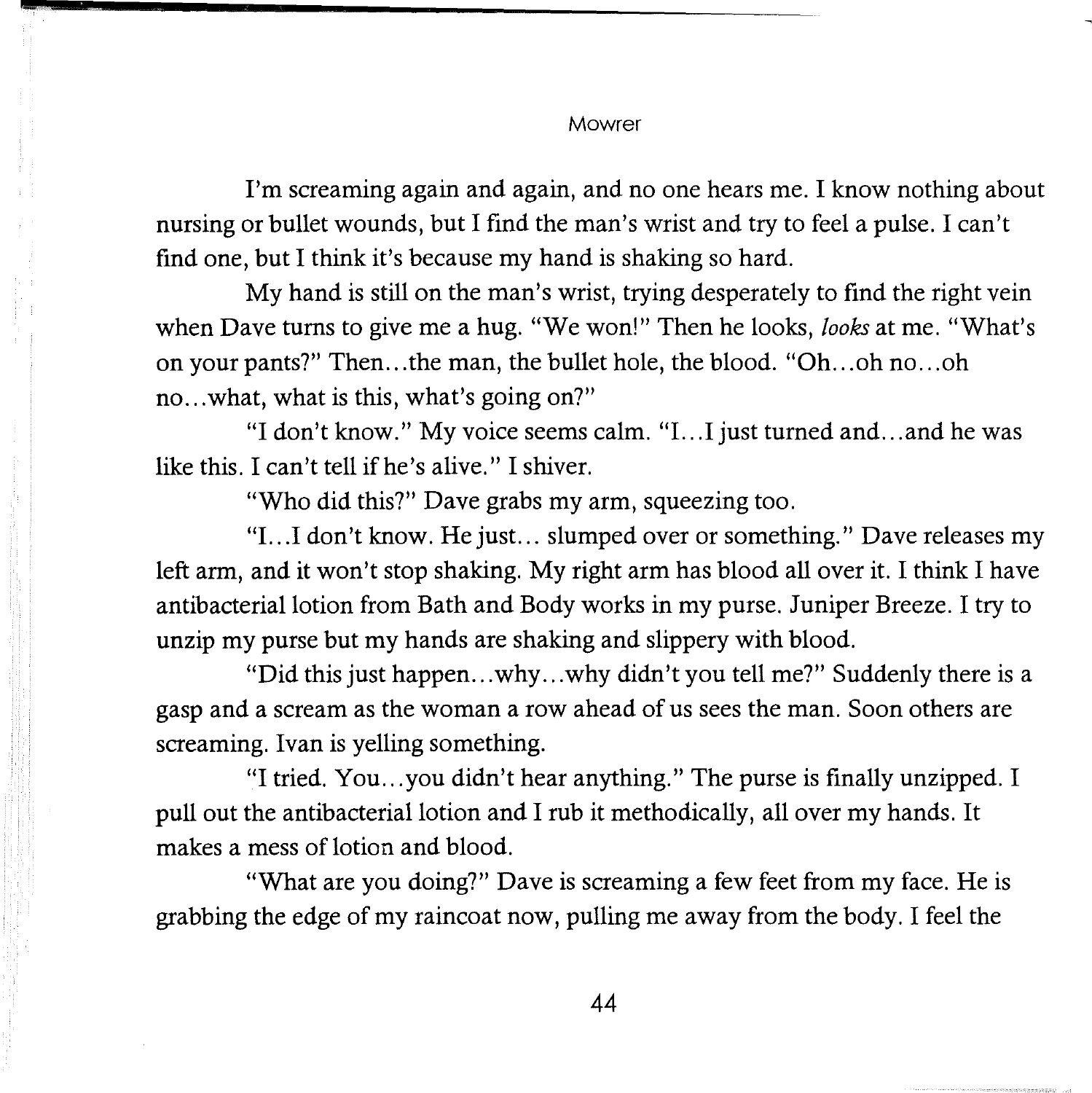man slip down my arm and his skull hit the bench with a sharp clang. I start rubbing anti-bacterial lotion on my raincoat sleeve. I don't look at Dave.

"I am using my ... my Bath and Body ... my anti-bacterial lotion,'' I say, trying to breathe slowly. Dave rips the lotion container out of my hands and throws it down three aisles.

"Get a hold of yourself!" He is shaking me now, so hard I bite my tongue and taste blood. I taste blood everywhere.

Ivan punches Dave, who finally lets go of me. "I'm getting the police!" He takes the stairs three at a time. He has long legs.

I gag blood onto the section of metal bench that now separates me from the body. Dave has stopped yelling. He takes my arm and pulls me closer. "Are you okay?"

I swallow. I feel a trickle of rain go down the top of my ear and then drip off the lobe onto my shoulder. Then I nod, slowly.

"Did you see anything? Hear it? The gunshot? Are you hurt?"

I feel very, very tired. The band is still playing; people ten sections over are laughing and drinking beers. Everyone in my section is running up the stairs to the exit or standing and staring at me and the man beside me. "I...I'm fine. I didn't hear anything. He just... fell."

It has started raining again, and there is one rivulet of blood running down the center groove of the bench. I am watching it swim towards me. His face. It's still lying on the bench. He looks cold. I start to unzip my jacket so he can wear it. He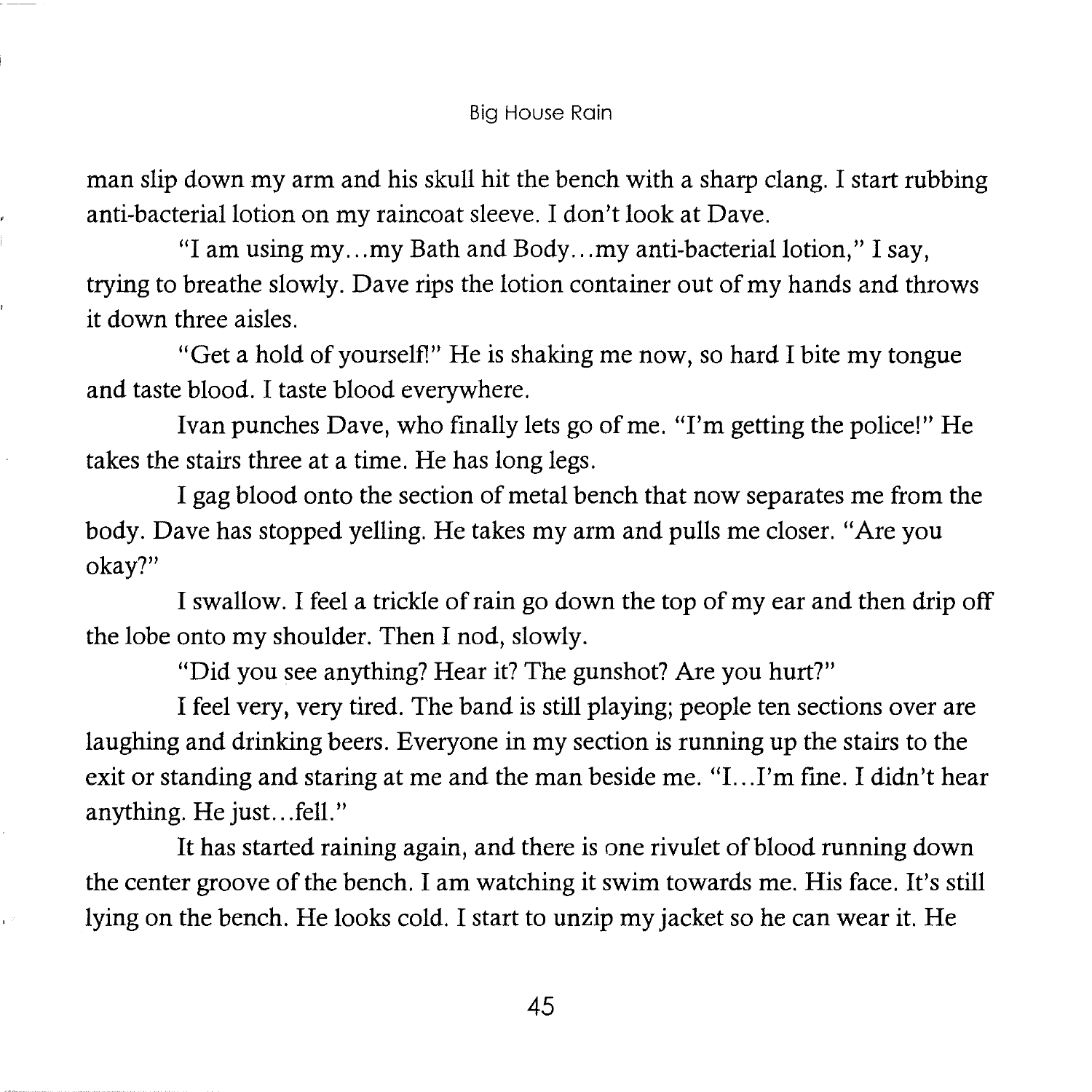has a goatee, just like my uncle Jim. He has good teeth too. His mouth is slightly open.

There are shouts now, and policemen are starting to run down the stairs. Dave is still holding my arm, and now I lean all my weight against him. And I relax every part of my body and pretend that I didn't see a dead man, that he didn't fall on me. I relax my muscles in my ankle, then the muscles in my calves, my thighs, my abs. My mom taught me to do that when I used to have insomnia in junior high. It helped me sleep.

I hear the pounding of police shoes running down concrete stairs. I can judge by the sound that they are at aisle 170, then maybe 110, and then 60, then my row. They take loud steps. My eyes are still closed. I hear the police picking up the dead man and taking him away. Then one steps closer to me.

"Is she okay?"

I breathe in Dave's shirt. It smells like Tide with wet grass. Dave elbows me. "Yes, she's okay. Carrie?"

I don't respond. My eyes are shut and nothing has ever happened. Dave elbows me again. "I think she may have fainted."

I hear the sound of a siren, far off, at the bottom of the stadium. The medic is picking up my wrist, feeling my pulse. He lets it go, and it drops heavily. I am good at this. 'Nhen I was little, my older brother used to sneak into my room. He checked to see if I was sleeping by lifting my arm. I learned to make it fall like dead weight.

46